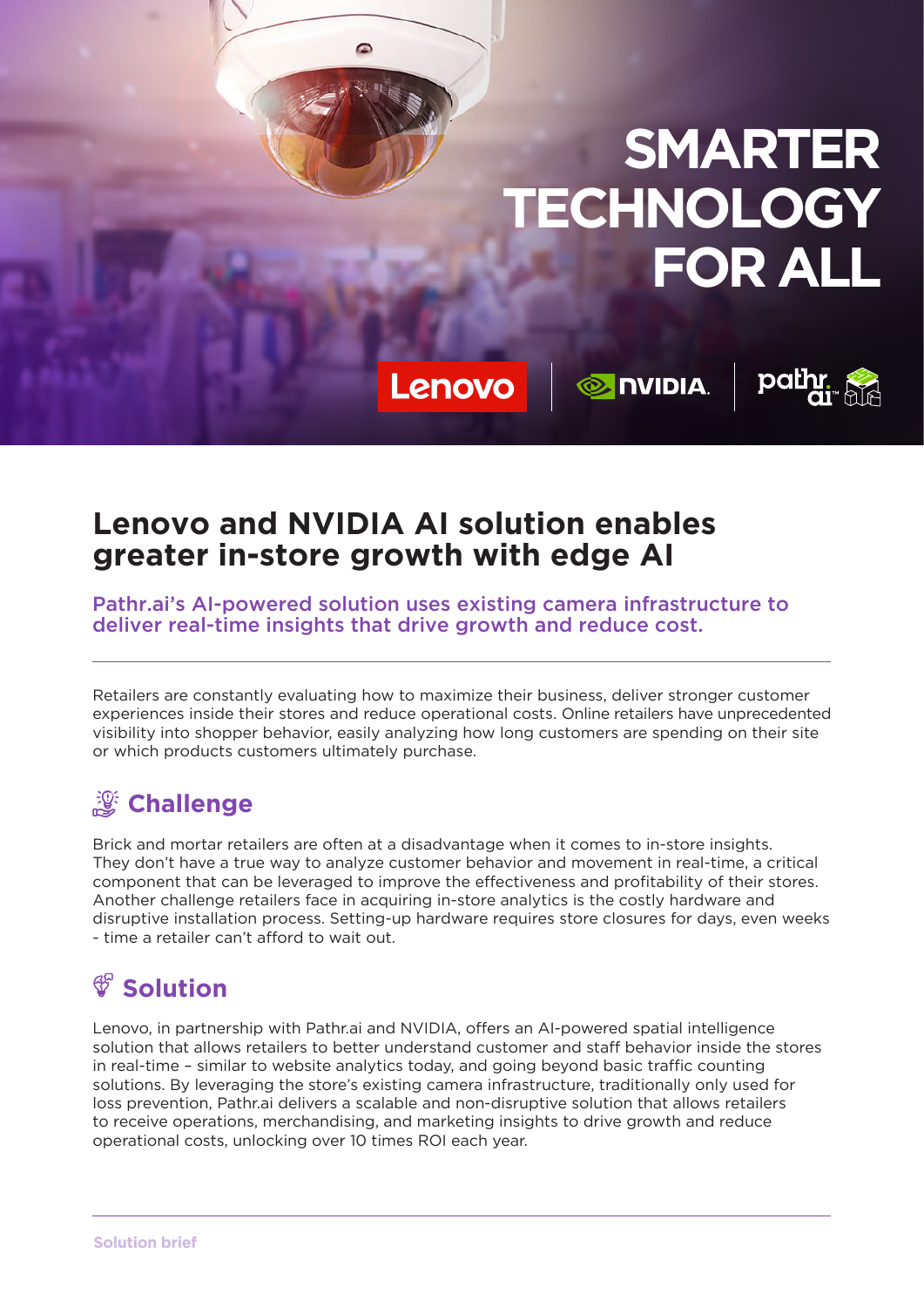Pathr.ai's solution uses Lenovo ThinkEdge SE450 and Lenovo ThinkSystem SE350 edge servers, typically running Linux Ubuntu 20.04 LTS and Pathr.ai's edge applications to run its computer vision detection and video analytics at the edge (i.e., in a retail store). These NVIDIA-Certified Systems are powered by NVIDIA A30 GPUs and are optimized for the best performance on AI workloads, as well as validated for key capabilities in manageability, scalability and security.

## **Validated Architecture**

Pathr.ai's edge application runs on a Lenovo edge server comprised of three components of the Pathr.ai software:

- **1. Sensor Layer -** integrates with existing sensors and IoT devices. Predominantly in retail, this includes security cameras and network video recorders (NVRs). The Sensor Layer then processes the video feeds to anonymously locate and track where and how people move through a physical space.
- **2. Behavior Engine -** contains analytics modules that are customized to a specific vertical or customer's needs. For example, these modules can be entrance traffic, customer-staff interactions or queues and wait times. The Pathr.ai stack was built with a privacy-first approach and runs locally at the edge, so no video data needs to be sent to be processed in the cloud a critical factor for large enterprise retailers where data privacy and security are top of mind.
- **3. Outbound Data Writer** sends these analytics datasets to various endpoints, such as Tableau or Microsoft Power BI dashboards for historical data, and text messages or email for real-time alerts and notifications. Through these analytics, retailers can cost-effectively understand how their stores are performing by leveraging real-time analytics to increase growth including:
	- $\%$  Entrance and group sizes for measuring true sales conversion rates
	- **Shopper behavior including traffic and dwell times**
	- **I Staffing optimization via insights around customer and staff interactions**
	- $\circled{C}$  Checkout queue and wait times
	- **M** Loss Prevention

#### **Design Components**

| <b>Servers</b>                                                        | <b>Storage</b>                                                                                             | <b>Networking</b>         | <b>Accelerator</b>              | <b>Software</b>            |
|-----------------------------------------------------------------------|------------------------------------------------------------------------------------------------------------|---------------------------|---------------------------------|----------------------------|
| Lenovo<br>ThinkSystem<br><b>SE450</b><br>Intel Xeon Gold<br>6338N 32C | 2x16G UDIMM<br>2x 1TB PCIe<br>NVMe M.2 SSD                                                                 | 1Gb NIC<br><b>TPM 2.0</b> | <b>NVIDIA A30</b><br><b>GPU</b> | Ubuntu 20.04<br>pathr-edge |
| Lenovo<br>ThinkSystem<br><b>SE350</b><br>Intel Xeon D-<br>2166NT 12C  | <b>M.2 800GB SATA</b><br><b>SSD</b><br>2x M.2 480GB<br><b>SATA SSD</b><br>2x16GB DDR4<br><b>2666 RDIMM</b> | 1Gb NIC<br><b>TPM 2.0</b> | <b>NVIDIA A30</b><br><b>GPU</b> | Ubuntu 20.04<br>pathr-edge |